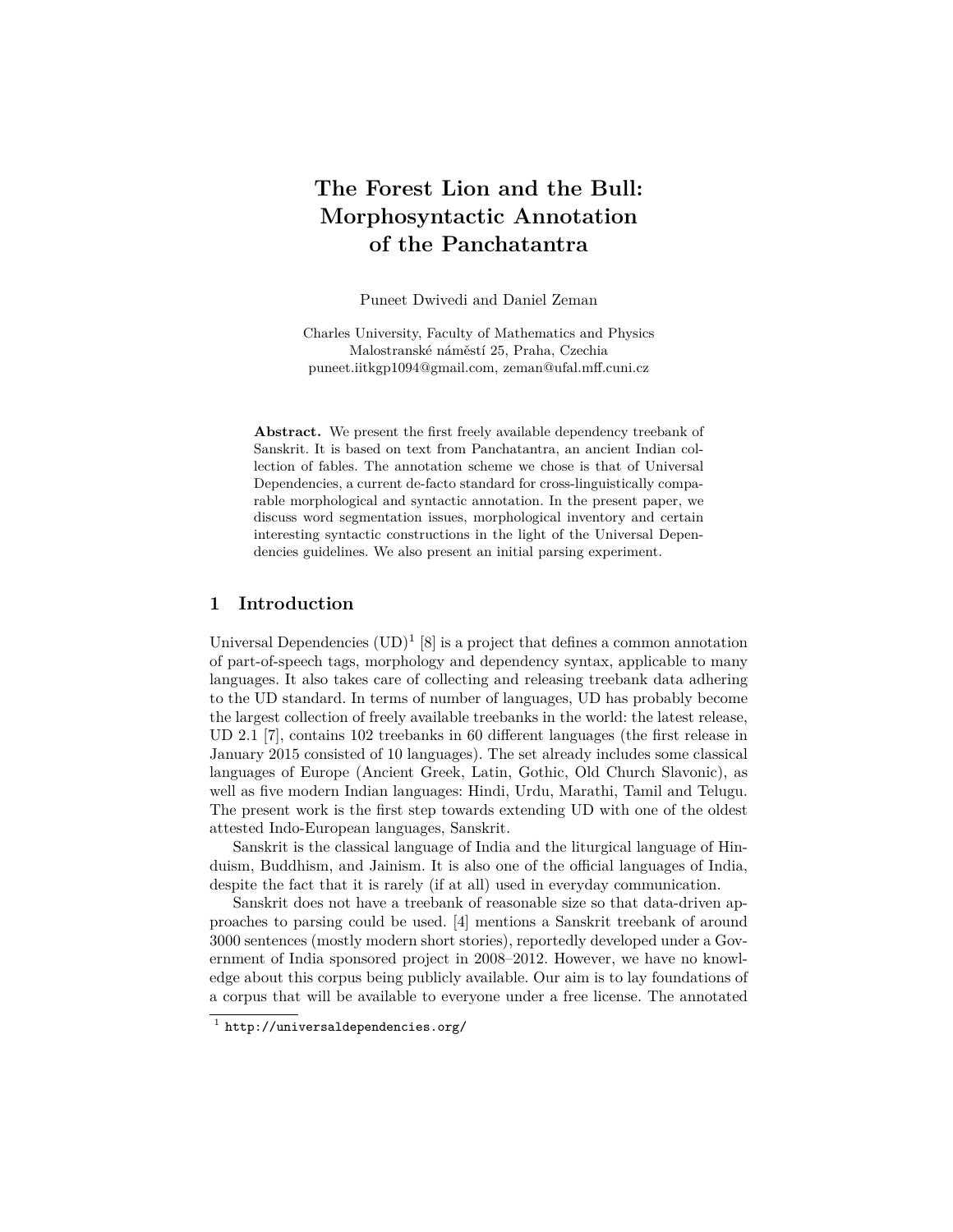part is small at present, but we are extending it and, more importantly, the resource is open for everyone to contribute. The history of the UD project has shown that presence of a language, even if incomplete, motivates people to get involved.

One peculiarity of Sanskrit processing is the non-trivial word segmentation [5]. For a long time, oral transmission played a dominant role in preserving and spreading Sanskrit stories; if they were eventually written down, the writing system closely followed pronunciation. Unlike Chinese or Japanese, Sanskrit texts do have spaces between words—just not always. Word sequences that are pronounced together are written together, too. Some of them are long compounds and can be processed as single words, but in general it is not necessary that the words within a segment are syntactically or semantically related. Furthermore, a typical segment is not just a pure concatenation of words. Euphonic changes (called *sandhi*) take place on word boundaries and these transformations must be reversed before a word form can be isolated and morphologically analyzed.

## **2 Data**

Our corpus is based on *Pañcatantra*, an ancient Indian collection of interrelated fables by Vishnu Sharma.<sup>2</sup> The Sanskrit text is also available from Wikisource<sup>3</sup> and from the Sanskrit Documents website;<sup>4</sup> note however that the exact wording at these sources sometimes differs.

The *Pañcatantra* corpus amounts to 20K tokens with morphological annotation converted to the UD annotation style. A small part (the preface about creation of Pañcatantra, and the beginning of the first book called *Mitrabheda*) has been manually checked, syntactically annotated and released in UD; then the rest was parsed by a parser trained on the core portion, to facilitate manual annotation and growth of the treebank.

#### **3 Preprocessing**

We used Gérard Huet's *Sanskrit Reader Companion*<sup>5</sup> [2, 3] to obtain possible word segmentation and morphological features for each sentence. The segmenter provides multiple hypotheses where applicable (Figure 1); these were manually disambiguated. In some cases we even re-combined compounds that were separated in our input data but the segmentation did not make much sense (mostly proper names like *Viṣṇuśarmā*).

<sup>2</sup> More precisely, we draw upon the Sanskrit part of a bilingual edition by Jwala Prasad Mishra from 1910, our text starts at page 2 (http://archive.org/stream/ PanchatantraSanskritHindi-JpMishra1910/).

 $^3$  https://sa.wikisource.org/s/12x

<sup>4</sup> http://sanskritdocuments.org/all\_sa/panchatantra1\_unic.html

 $^5$  http://sanskrit.inria.fr/DICO/reader.fr.html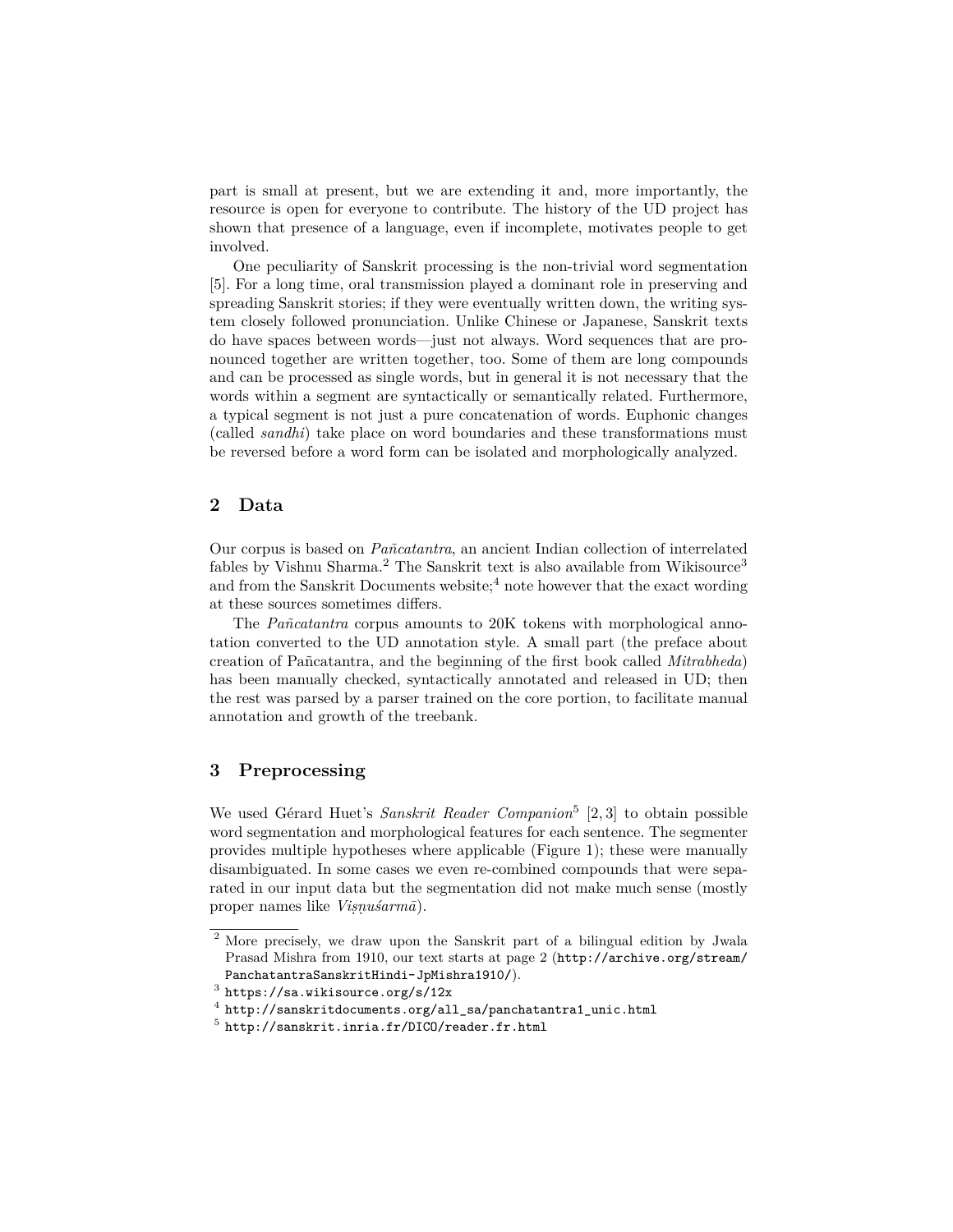

**Fig. 1.** An example of multiple segmentation hypotheses, as provided by the Sanskrit Reader Companion. Colors correspond to different parts of speech. Morphological analysis is also available, although not visible in this screenshot. The input string contained 7 space-delimited tokens: *atrāsti viṣṇuśarmā nāma brāhmaṇaḥ sakalaśāstrapāraṅgataścātra saṁsadi labdhakīrtiḥ*. During manual disambiguation, we picked the segmentation that mostly corresponds to the top hypothesis, but we also re-combined several compounds and the result comprises 12 words: *atra asti viṣṇuśarmā nāma brāhmaṇaḥ sakala śāstra pāraṅgata ca atra saṁsadi labdhakīrtiḥ*.

The lemma and morphological information (gender, number and case for nominals, and mood, tense and number for verbs) was obtained from the Sanskrit Reader together with the correct segmentation. One of the 17 universal part-of-speech tags defined in UD was also manually assigned to each word. Finally, the data was converted to the CoNLL-U file format. The format includes a mechanism to store the mapping between the surface tokens and their segmentation to syntactic words; it is thus possible to reconstruct the original text.

The word forms and lemmas are encoded in the Devanagari script (UTF-8). Roman transliteration is also available in separate attributes.

#### **4 Word Segmentation**

The UD guidelines do not recommend splitting of compounds that are written as one orthographic word. Indeed, compounds in languages like German or Swedish are not split.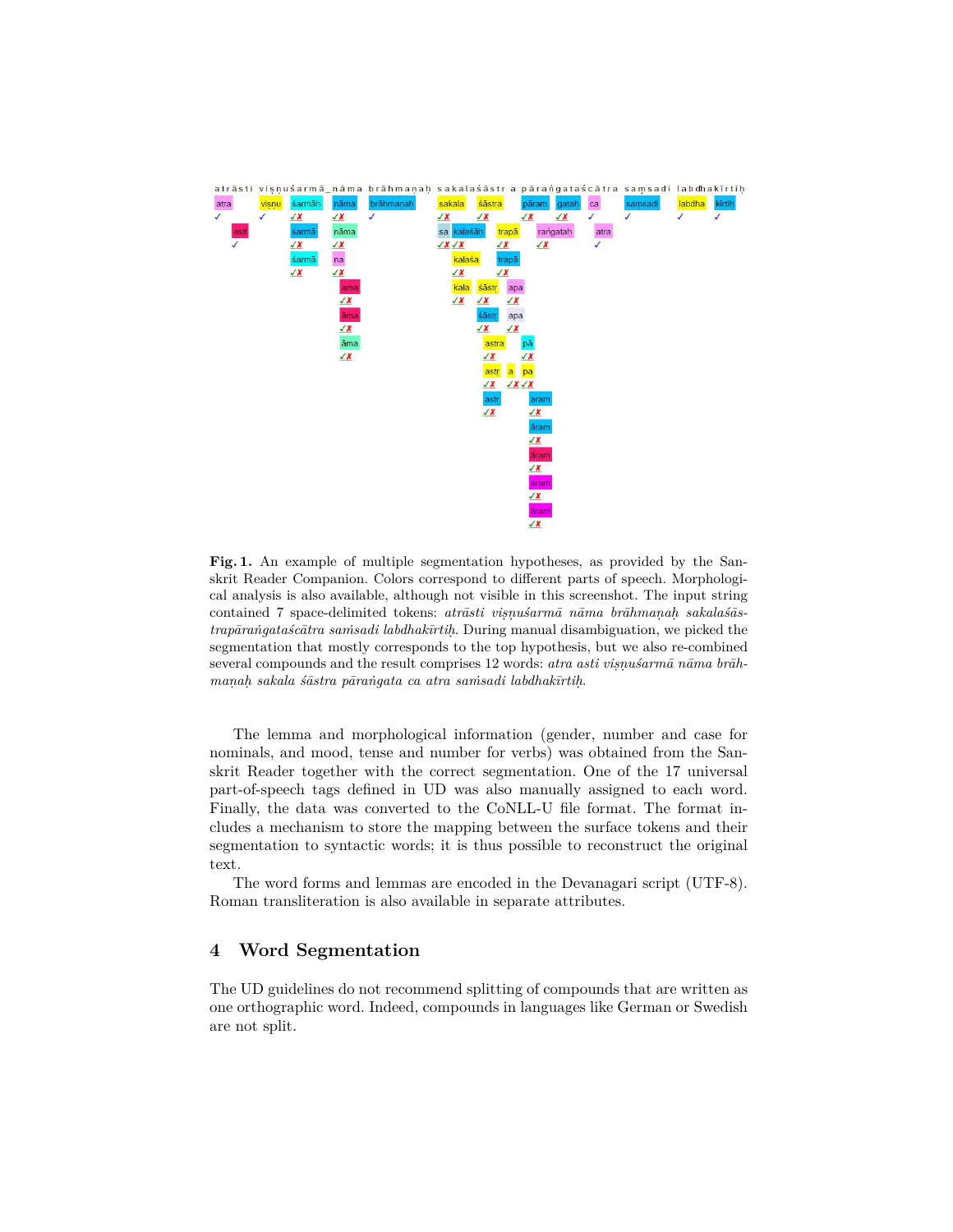In contrast, the Sanskrit Reader shows each stem as a separate segment. Sometimes it marks the segment as a part of a compound (the yellow segments in Figure 1). This is possible because non-final parts of compounds lack the typical case-number suffixes. In some situations the compound part can be confused with a vocative form of a noun (see Table 1); fortunately, genuine vocatives are rather rare in the data and can be identified from the syntactic context.

| Sing                    | Dual                                   | Plur                    |
|-------------------------|----------------------------------------|-------------------------|
| $\texttt{Nom}   simhah$ | $\sinh au$                             | $sinh\bar{a}h$          |
| $\text{Voc}   simha$    | $\sinh au$                             | $sinh\bar{a}h$          |
| Acc simham              | $\sinh au$                             | $\sinh\bar{a}n$         |
| Ins sinhena             | $\sinh\bar{a}bh\bar{u}$ simhaih        |                         |
| Dat $\sinh\bar{a}ya$    | $\sinh\bar{a}bh\bar{u}$ simhebhyah     |                         |
| $Ab1\sim\sinh\bar{a}t$  | $\sinh\bar{a}bhy\bar{a}m\sinh e bhyah$ |                         |
| Gen simhasya            | $\overline{sim}$ hayoh                 | $\sinh\bar{a}n\bar{a}m$ |
| Loc  <i>simple</i>      | $\overline{sim}$ hayoh                 | simhesu                 |
|                         |                                        |                         |

**Table 1.** Declension of the masculine noun िसंह / *siṁha* "lion". The citation form, which is also used in non-final components of compounds, is identical to the singular vocative form.

There are examples of multi-word tokens that consist solely of nominal components but they do not constitute a single compound: they contain inflectional morphemes indicating internal structure. For instance, in स्नेहः सिंहगोवृषयोवने / *snehaḥ siṁhagovrṣayorvane* "friendship of a lion and a bull in a forest" (Figure 2), we treat *vane* separately because it is the locative modifier "in the forest", and we analyze it as modifying *snehaḥ* "friendship". *Siṁhagovrṣayoḥ* (replacing final *-r* by *-ḥ* when reversing the sandhi euphonic changes) is a compound noun meaning "lion-bull" and sharing the genitive suffix *-yoḥ*. (Interestingly, the suffix also specifies the dual number because the compound *siṁhagovrṣa* refers to two animals.) *Siṁha* does not have its own case morpheme, which is another indicator that *siṁhagovrṣa* should be treated as a compound.

Sometimes we allow compound splitting because one part of the compound enters syntactic relations with words outside the compound. Example: धमोपाजित-भूįरिवभवो / *dharmopārjitabhūrivibhavo* "who possessed numerous virtues and wealth" (Figure 3). The first part, *dharmopārjita*, could be treated as a compound meaning "virtue-acquired". However, the following part is in coordination with just *dharma* "virtue", therefore we split even the compound to individual nodes.<sup>6</sup>

Occasionally we allow splitting of long compounds even if the external relations do not provide clues shown in the previous example. In तस्य वृषभौ सञ्जीवक-

<sup>6</sup> From the semantic point of view, *dharma* is a patient of *upārjita*, hence it would also seem plausible to analyze *dharma* as an object.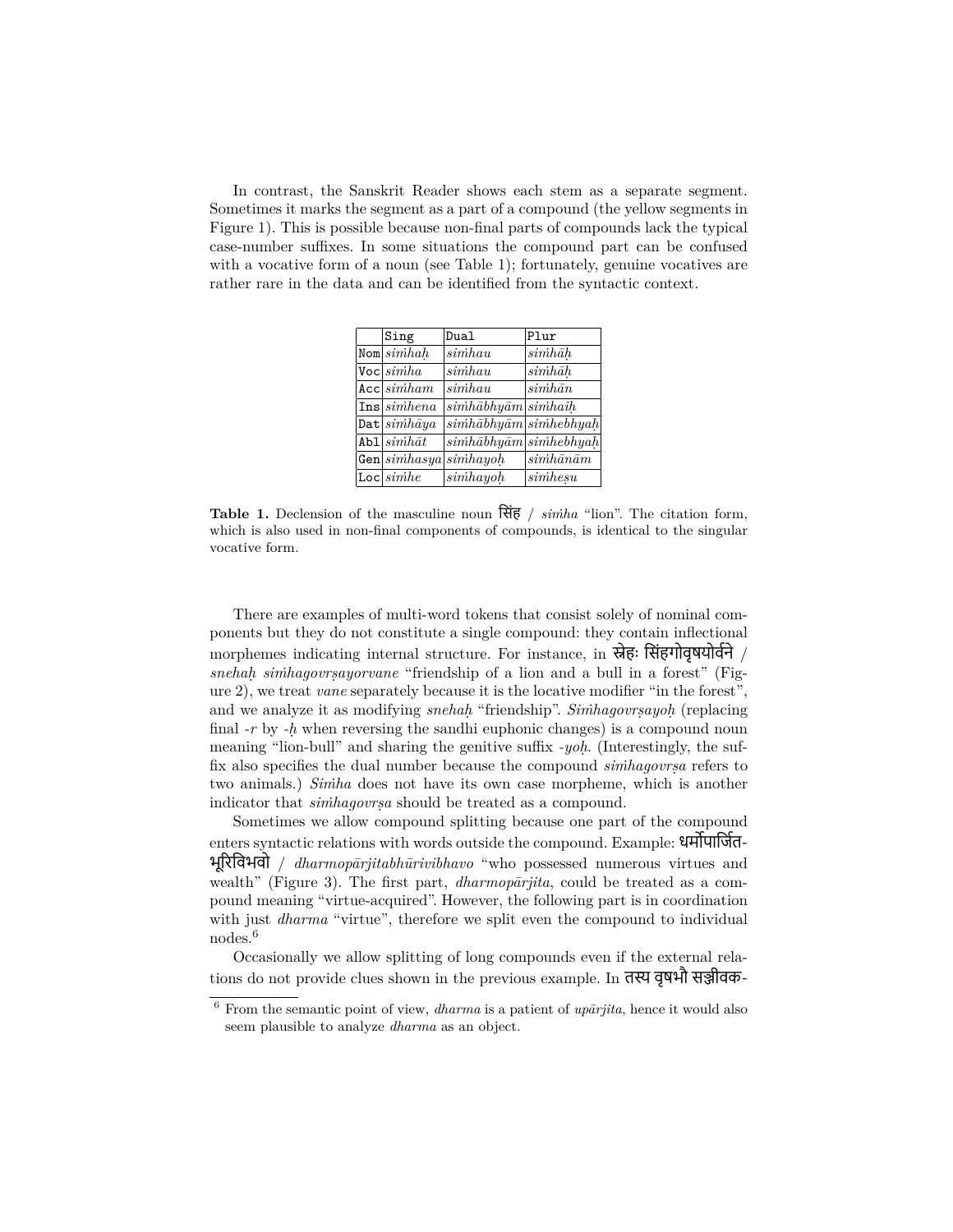

**Fig. 2.** "Friendship of a lion and a bull in a forest"



**Fig. 3.** "Acquired virtues and a lot of money"

नȽकनामानौ / *tasya vrṣabhau sañjīvakanandakanāmānau* "his two bulls named Sanjivaka and Nandaka" (Figure 4), the third token is a compound since both *sañjīvaka* and *nandaka* lack the *-ḥ* suffix of the nominative.



**Fig. 4.** "His two bulls named Sanjivaka and Nandaka"

There is only one external relation connecting the compound; however, there is internal syntactic structure between the parts and, importantly, it involves other UD relations than just compound. Therefore we split the token into multiple syntactic words and show the structure. Being able to recognize the named entities "Sanjivaka" and "Nandaka" as independent nodes (and match them against other occurrences of either one in the corpus) is an additional bonus.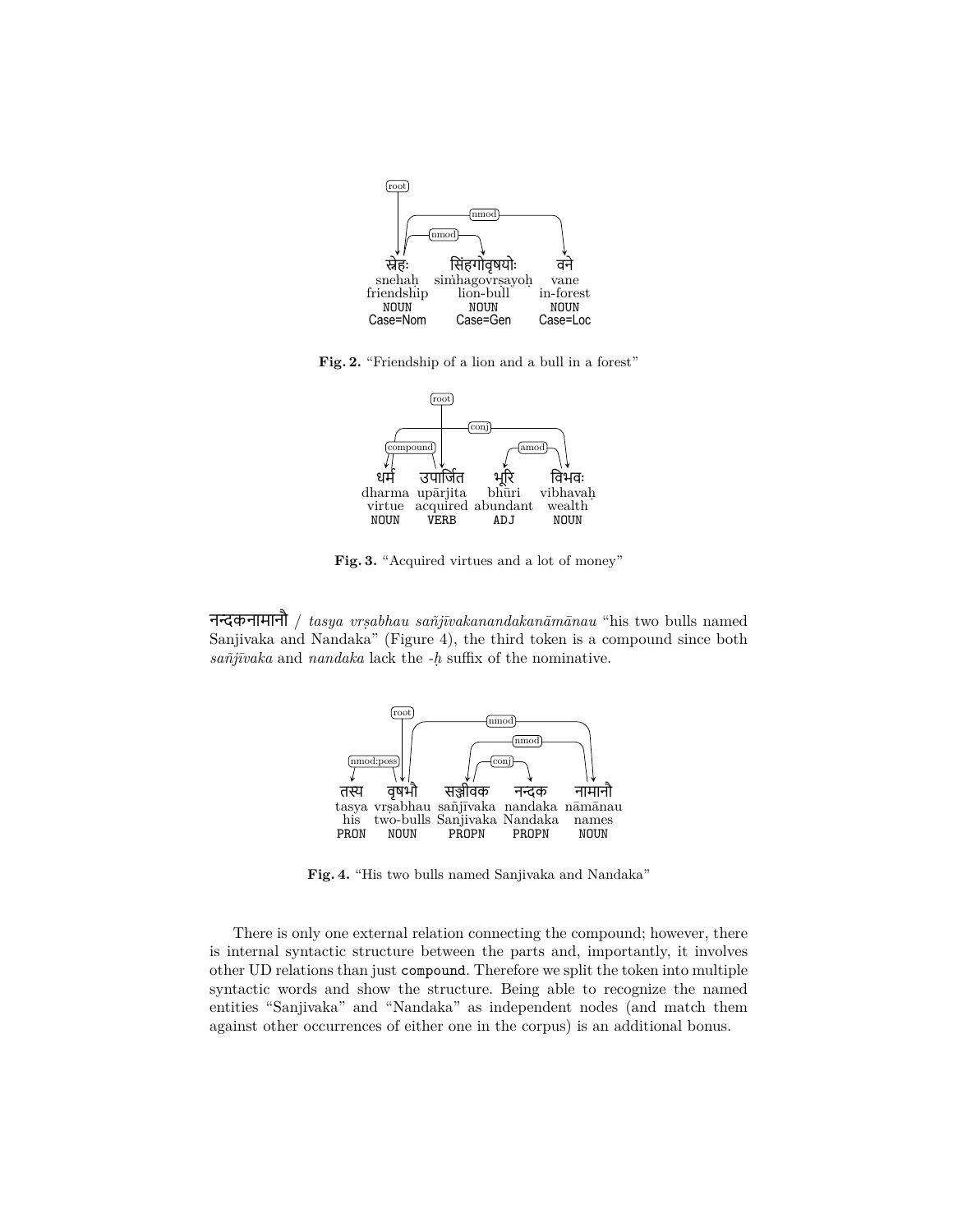

**Fig. 5.** Dependency tree of the sentence from Figure 1. Arthur Ryder's English translation: *There is a Brahman here named Vishnusharman, with a reputation for competence in numerous sciences.*

Finally, there are multi-word tokens consisting of non-nominals and differing from patterns that are typically considered compounds. The token *sakalaśāstrapāraṅgataścātra* in Figure 1 is an example. Its components are *sakala śāstra pāraṅgata ca atra* "whole science acquired and here"; they do not even form a contiguous subtree (see Figure 5).

## **5 Morphology**

The corpus contains 16 out of 17 "universal" part-of-speech tags defined in UD; the missing tag is SYM for symbols. There are two types of particles: negative (न / *na*, निह / *nahi*, मा / *mā*) and interrogative for polar questions (िकम् / *kim*). The only auxiliary verb is अस्/ *as* "to be", and it is only used as copula.

We use 16 universal features: gender, number, case, degree, polarity, prontype, numtype, possessivity, reflexivity, person, politeness, verbform, mood, aspect, tense and voice. There are three genders, three numbers and eight cases (see Table 1). Besides finite verbs, there are also participles, converbs ("absolutives") and infinitives; especially the various participial forms are used frequently and do not require a finite auxiliary to accompany them. Sanskrit finite verbs can form up to six moods: indicative, conditional, optative, imperative, injunctive and benedictive. UD has defined feature values for the first four but not for injunctive and benedictive, which are specific to Sanskrit. The benedictive is extremely rare; it does not occur in our data, so we do not have to propose its annotation now.

The injunctive may have an imperative or subjunctive meaning; in particular, it is used for negative commands. There are several possibilities how to annotate the injunctive in UD:

- **–** Define a Sanskrit-specific value Mood=Inj.
- **–** Use Mood=Imp for both imperative and injunctive. Distinguish them by a Sanskrit-specific feature ImpType=Imp and ImpType=Inj, respectively.
- **–** Use Mood=Jus (jussive), already defined in UD, whose meaning is also commandlike, and it is also used (in Arabic) for negative commands, i.e., prohibitions.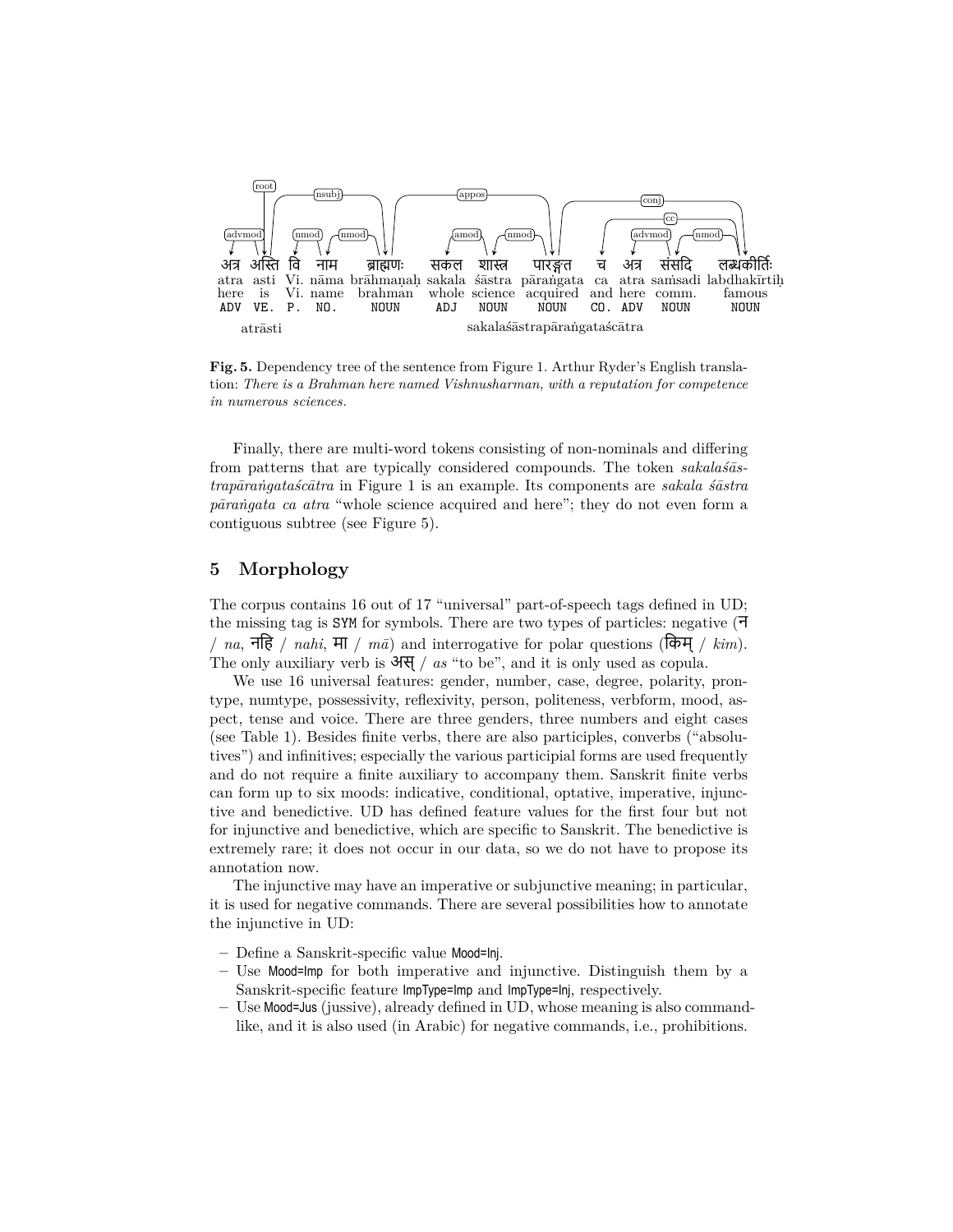**–** Use another existing UD mood with partially similar meaning, such as desiderative (Mood=Des), necessitative (Mood=Nec) or subjunctive (Mood=Sub).

We try to avoid proliferation of language-specific features and we lean against the first two options. We decided to conflate the Sanskrit injunctive with jussive. There is only one instance in the current data, and it is indeed a negative command: भū मैवं **वोचः** / *bhadra maivaṁ vocaḥ* "Dear fellow, do not speak this way." The second word, मैवं / *maivaṁ*, is a contraction of मा एवम् / *mā evam*, where *mā* is a negative/prohibitive particle and *evam* means "this way".

The present and future tenses are tagged Tense=Pres and Tense=Fut, respectively. The perfect tense is tagged using the aspect feature (Aspect=Perf) but for the imperfect UD has two possibilities, Aspect=Imp and Tense=Imp (that is because both of them are needed in some languages); we use Tense here and we leave Aspect empty. The aorist is encoded simply as Tense=Past. Different types of participles are also distinguished by the Tense and Voice features.

#### **6 Syntax**

To estimate inter-annotator agreement and to identify phenomena for which more detailed guidelines have to be developed, an initial portion of the dataset was annotated by two annotators and then a single annotator decided the conflicts. The two annotators agreed on 86% UPOS tags, 79% unlabeled head references, and 67% relations with labels. For short and simple sentences, the shallow Sanskrit parser<sup>7</sup> [4] was of some help, but unfortunately it cannot parse the more complex sentences.

Being an Indo-European language, Sanskrit does not introduce phenomena that the current UD framework could not deal with. Yet we present a few examples to illustrate how certain less obvious situations are solved.

The verb अİˑ *asti* (lemma अस्*as*) is equivalent to है*hai* in Hindi and to *is* in English. It may function as copula; in accord with the UD guidelines, copulas are attached as functional modifiers of the non-verbal predicate. Example:  $\overline{\Phi}$ : अर्थः पुत्रेण जातेन यः न विद्वान्न न भक्तिमान अस्ति */ kah arthah putrena jātena yah na vidvānna na bhaktimān asti* "What use having a son who is neither smart nor obedient." Here the adjective *vidvānna* "smart" is the root of the relative clause and the verb *asti* is attached to it using the relation cop (Figure 6).

In contrast, the same verb in existential or locative meaning takes the root position: अत्रास्ति विष्णुशर्मा नाम ब्राह्मणः / *atrāsti visnuśarmā nāma brāhmanah* "There is a Brahman here named Vishnusharman."

Infinitives are attached to the verbs that control them via the relation xcomp, which is used in UD whenever a complement clause inherits its subject from a superordinate clause. Example: एतस्मिन्नन्तरे ते वानराः यथेच्छया क्रीडितुम् आरब्धम् / *etasminnantare te vānarāḥ yathecchayā krīḍitum ārabdham* lit. *in-this-moment the monkeys as-with-desire to-play began*, "At the moment the monkeys began

<sup>7</sup> http://sanskrit.uohyd.ac.in/scl/SHMT/index.html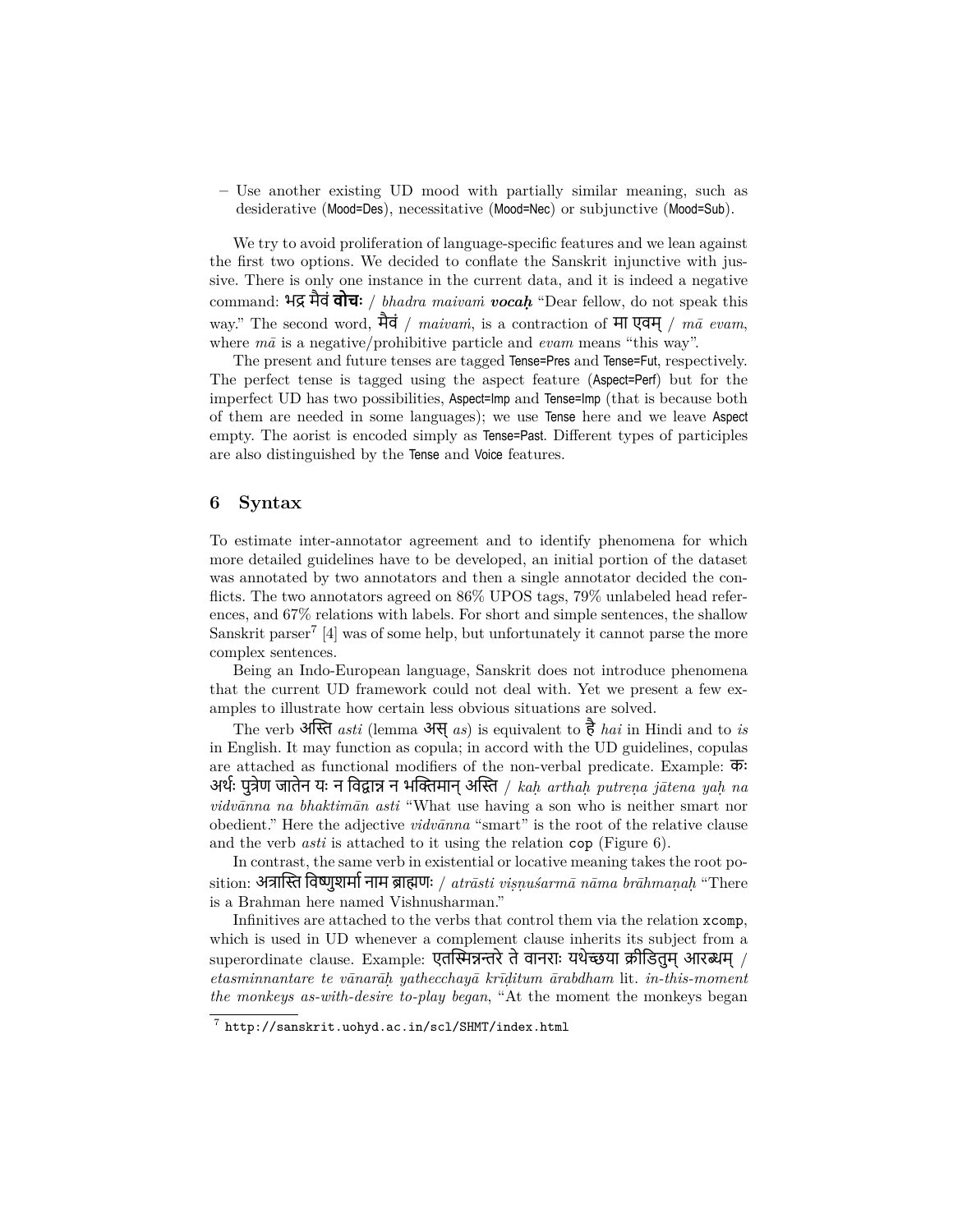

**Fig. 6.** Ryder's English translation: "Or why beget a son who proves a dunce and disobedient?"



**Fig. 7.** Ryder's English translation: "There the monkeys began their playful frolics."

their playful frolics." The infinitive *krīḍitum* is attached to the past participle *ārabdham* as its controlled complement, xcomp (Figure 7).

Occasionally it is not clear whether a sequence of clauses should be analyzed as coordination or subordination. We preferred the syntactic over semantic criteria. Thus the sentence *The king listened and then spoke* is analyzed as coordination, while in *Having listened, the king spoke*, the first clause is attached as advcl (adverbial clause), modifying the predicate of the second clause *(spoke)*. Non-finite verb forms co-occurring with finites are indicators of subordination. The latter strategy is rather prevailing in Sanskrit (see Figure 8 for a corpus example). Their English translation would typically use coordinate clauses but we annotate surface syntax in Sanskrit, where the first clause is subordinate. This is perfectly in the spirit of UD, which strives to preserve cross-linguistically parallel morphology and syntax, while it highlights cross-language differences when the meaning is parallel but its surface coding is not.

As in other Indo-Aryan languages, Sanskrit employs relative-correlative constructions where the relative pronoun (typically beginning in  $y$ -) introduces a subordinate clause, which can be analyzed as modifying a corresponding correlative / demonstrative pronoun (typically beginning in *t-*) in the matrix clause. See Figure 9 for an example.

Some sentences are devoid of any verb, this happens mostly in *ślokas* (verse). Example: यस्यार्थास्तस्य मित्राणि यस्यार्थास्तस्य बान्धवाः / yasyārthāstasya mitrāņi yas*yārthāstasya bāndhavāḥ* lit. *whose wealth his friends whose wealth his family*,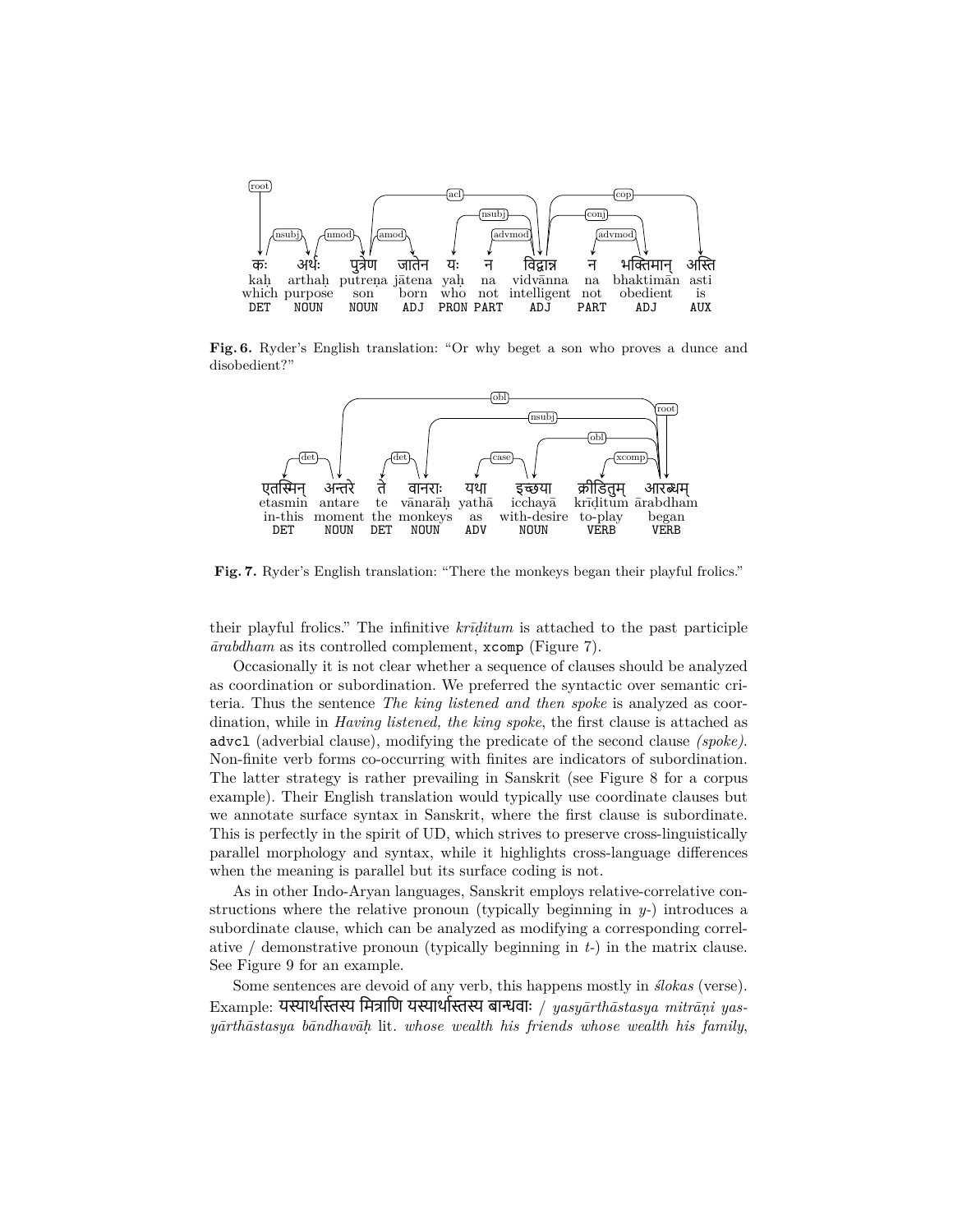

**Fig. 8.** "When the king had listened to this, he summoned Vishnusharman and said…" In the English translation, clause 1 is subordinate while clauses 2 and 3 are coordinate. In Sanskrit however, both clauses 1 and 2 are subordinate.



Fig. 9. A relative-correlative construction: "When it rains, peacocks dance."



**Fig. 10.** Verbless example: "One who has wealth has friends; one who has wealth has family."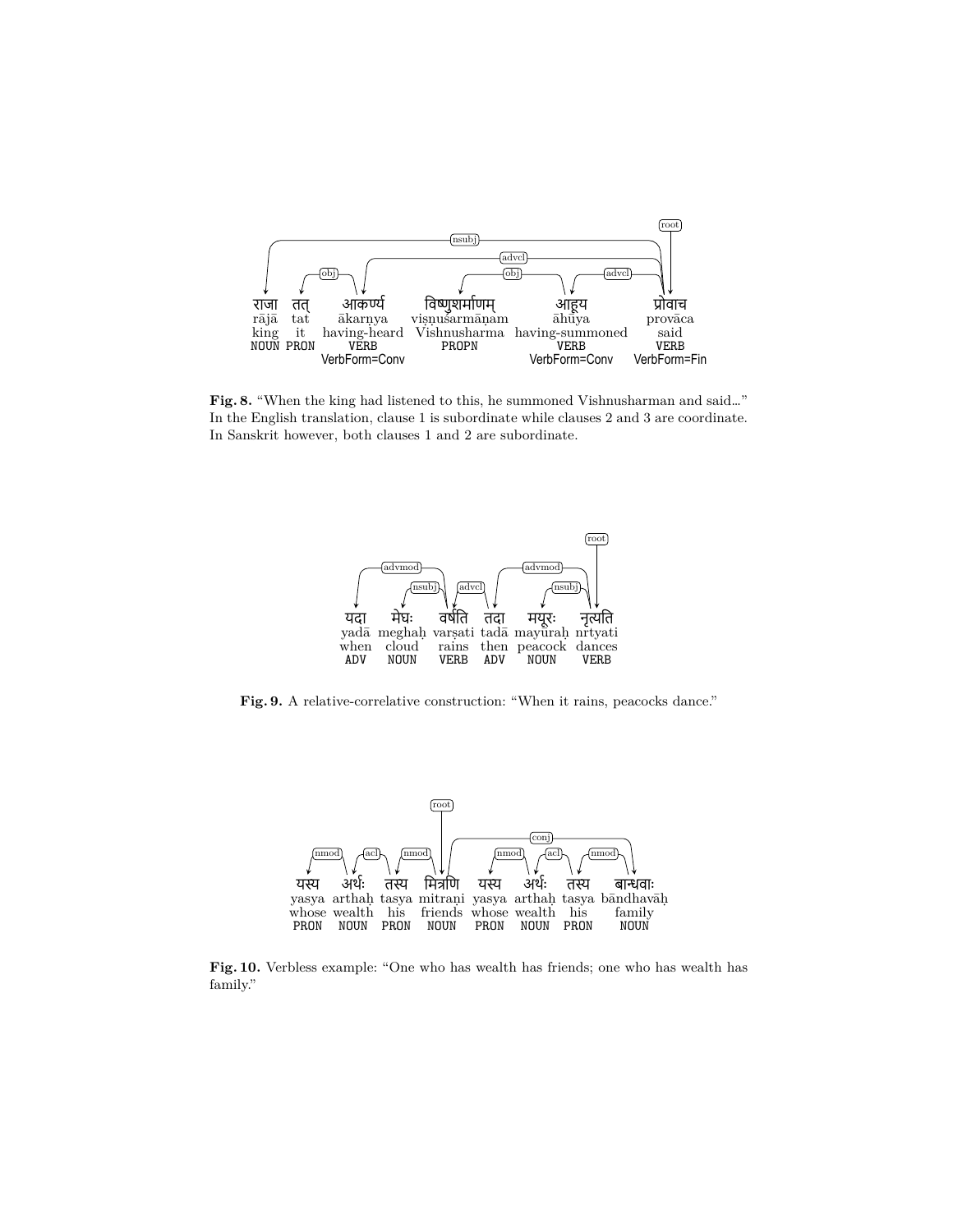meaning "One who has money, has friends; one who has money, has family." We analyze this sentence as two coordinate clauses, each comprising an embedded relative clause. The phrase *yasya arthaḥ* "whose wealth" is an adnominal clause (acl) modifying the demonstrative pronoun *tasya*. Both *yasya* and *tasya* are genitive forms, expressing possession (Figure 10).

# **7 Parsing Experiment**

We have performed preliminary parsing experiments with two parsers, the Malt Parser (*stack-lazy* algorithm) [6], and UDPipe 1.2 (default settings) [9]. Since the corpus is so small, one has to train the parsers in a 10-fold cross-validation style; our average unlabeled attachment score reaches 61% and labeled attachment score is 51% (parsing only; this figure does not include the accuracy of word segmentation, as it is measured on gold-standard segmentation.) It is difficult to compare these numbers to previously reported work in Sanskrit parsing. [1] notes that "test data for Sanskrit syntax are not available;" his unsupervised parser is restricted to projective trees. [4] reports LAS=63% and UAS=80% on her test data (1316 sentences that are not publicly available and thus the results are not directly comparable to ours). However, we did compare our results with delexicalized parsers [10] trained on 2000 sentences from various groups of languages; the best-performing delexicalized parser was trained on Slavic languages and achieved UAS=54.67%, resp. LAS=38.99%, which is significantly lower than the lexicalized parser trained on the treebank presented in this paper. We therefore conclude that even very small data, obtained in a cheap and fast way, can provide a better parsing model than unsupervised and semi-supervised methods.

## **8 Conclusions**

We presented a new seed treebank for Sanskrit, a classical language of India. To our knowledge this is the first syntactically annotated data set for this language that is publicly available. Thanks to the annotation standard of Universal Dependencies, the morphological and syntactic annotation is easily understandable and comparable to existing corpora in many other languages, and existing tools can be easily employed to process the corpus and utilize the annotation. While the corpus is currently small, it can be used to train a statistical parser. Moreover, the underlying text is rather large, providing a good base for future growth of the treebank.

## **Acknowledgments**

The work was supported by the grant 15-10472S of the Czech Science Foundation. This work has been using language resources developed and/or stored and/or distributed by the LINDAT/CLARIN project of the Ministry of Education of the Czech Republic (project LM2015071).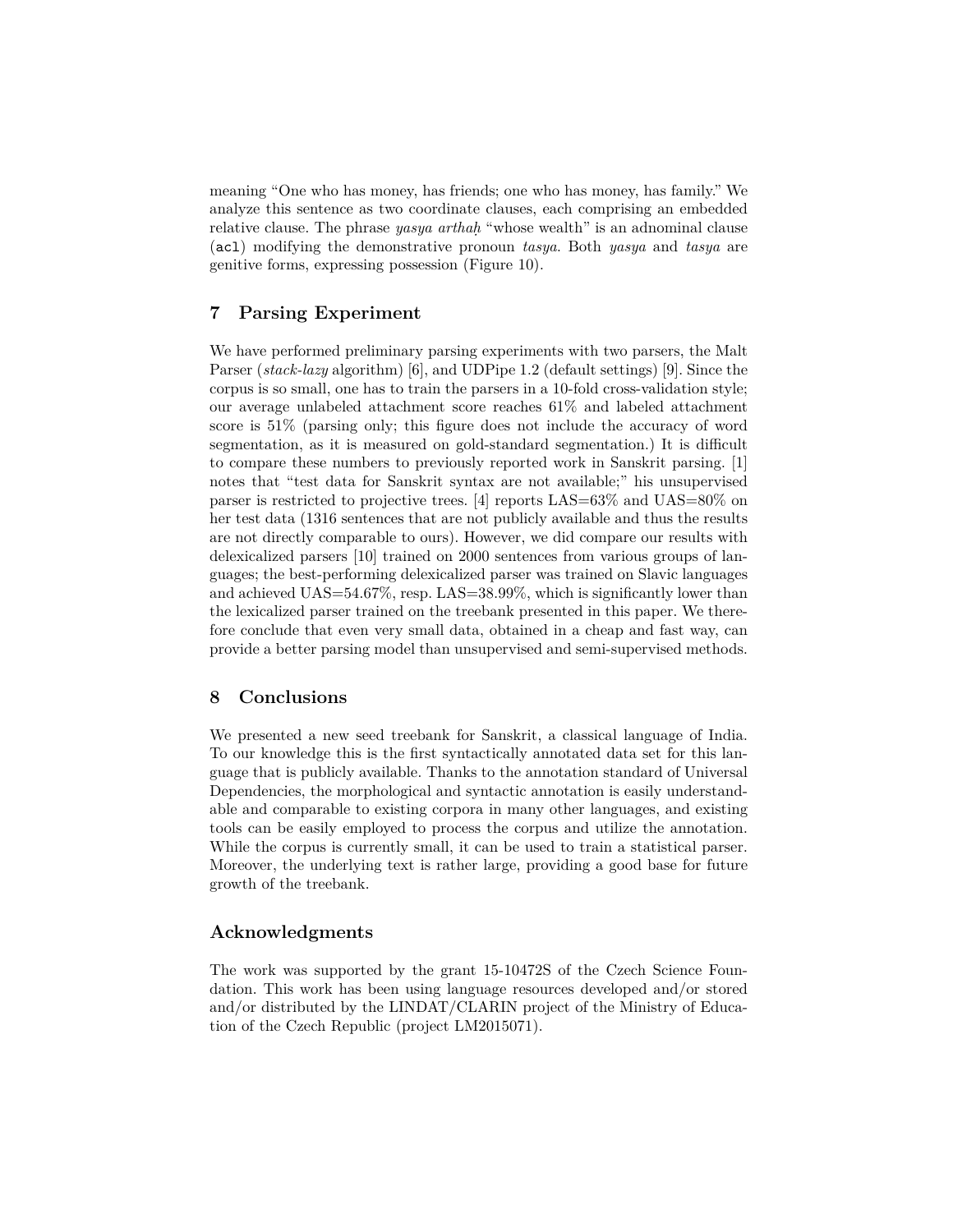#### **References**

- 1. Hellwig, O.: Extracting dependency trees from Sanskrit texts. In: Kulkarni, A., Huet, G. (eds.) Sanskrit Computational Linguistics 3, LNCS 5406. pp. 106–115. Springer Verlag, Hyderabad, India (2009)
- 2. Huet, G.: Shallow syntax analysis in Sanskrit guided by semantic nets constraints. In: Proceedings of the 2006 International Workshop on Research Issues in Digital Libraries. ACM, New York, NY, USA (2007)
- 3. Huet, G.: Formal structure of Sanskrit text: Requirements analysis for a mechanical Sanskrit processor. In: Huet, G., Kulkarni, A., Scharf, P. (eds.) Sanskrit Computational Linguistics  $1 \& 2$ , LNAI 5402. Springer-Verlag (2009)
- 4. Kulkarni, A.: A deterministic dependency parser with dynamic programming for Sanskrit. In: Proceedings of the Second International Conference on Dependency Linguistics (DepLing 2013). pp. 157–166. Praha, Czechia (2013), http: //www.aclweb.org/anthology/W13-3718
- 5. Mittal, V.: Automatic Sanskrit segmentizer using finite state transducers. In: Proceedings of the ACL 2010 Student Research Workshop. pp. 85–90. Uppsala, Sweden (July 2010), http://www.aclweb.org/anthology/P10-3015
- 6. Nivre, J.: Non-projective dependency parsing in expected linear time. In: Proceedings of the Joint Conference of the 47th Annual Meeting of the ACL and the 4th International Joint Conference on Natural Language Processing of the AFNLP. pp. 351–359. Singapore (2009)
- 7. Nivre, J., Agić, Ž., Ahrenberg, L., Antonsen, L., Aranzabe, M.J., Asahara, M., Ateyah, L., Attia, M., Atutxa, A., Augustinus, L., Badmaeva, E., Ballesteros, M., Banerjee, E., Bank, S., Barbu Mititelu, V., Bauer, J., Bengoetxea, K., Bhat, R.A., Bick, E., Bobicev, V., Börstell, C., Bosco, C., Bouma, G., Bowman, S., Burchardt, A., Candito, M., Caron, G., Cebiroğlu Eryiğit, G., Celano, G.G.A., Cetin, S., Chalub, F., Choi, J., Cinková, S., Çöltekin, Ç., Connor, M., Davidson, E., de Marneffe, M.C., de Paiva, V., Diaz de Ilarraza, A., Dirix, P., Dobrovoljc, K., Dozat, T., Droganova, K., Dwivedi, P., Eli, M., Elkahky, A., Erjavec, T., Farkas, R., Fernandez Alcalde, H., Foster, J., Freitas, C., Gajdošová, K., Galbraith, D., Garcia, M., Gärdenfors, M., Gerdes, K., Ginter, F., Goenaga, I., Gojenola, K., Gökırmak, M., Goldberg, Y., Gómez Guinovart, X., Gonzáles Saavedra, B., Grioni, M., Grūzītis, N., Guillaume, B., Habash, N., Hajič, J., Hajič jr., J., Hà Mỹ, L., Harris, K., Haug, D., Hladká, B., Hlaváčová, J., Hociung, F., Hohle, P., Ion, R., Irimia, E., Jelínek, T., Johannsen, A., Jørgensen, F., Kaşıkara, H., Kanayama, H., Kanerva, J., Kayadelen, T., Kettnerová, V., Kirchner, J., Kotsyba, N., Krek, S., Laippala, V., Lambertino, L., Lando, T., Lee, J., Lê Hồng, P., Lenci, A., Lertpradit, S., Leung, H., Li, C.Y., Li, J., Li, K., Ljubešić, N., Loginova, O., Lyashevskaya, O., Lynn, T., Macketanz, V., Makazhanov, A., Mandl, M., Manning, C., Mărănduc, C., Mareček, D., Marheinecke, K., Martínez Alonso, H., Martins, A., Mašek, J., Matsumoto, Y., McDonald, R., Mendonça, G., Miekka, N., Missilä, A., Mititelu, C., Miyao, Y., Montemagni, S., More, A., Moreno Romero, L., Mori, S., Moskalevskyi, B., Muischnek, K., Müürisep, K., Nainwani, P., Nedoluzhko, A., Nešpore-Bērzkalne, G., Nguyễn Thị, L., Nguyễn Thị Minh, H., Nikolaev, V., Nurmi, H., Ojala, S., Osenova, P., Östling, R., Øvrelid, L., Pascual, E., Passarotti, M., Perez, C.A., Perrier, G., Petrov, S., Piitulainen, J., Pitler, E., Plank, B., Popel, M., Pretkalniņa, L., Prokopidis, P., Puolakainen, T., Pyysalo, S., Rademaker, A., Ramasamy, L., Rama, T., Ravishankar, V., Real, L., Reddy, S., Rehm, G., Rinaldi, L., Rituma, L., Romanenko, M., Rosa, R., Rovati, D., Sagot, B., Saleh, S.,